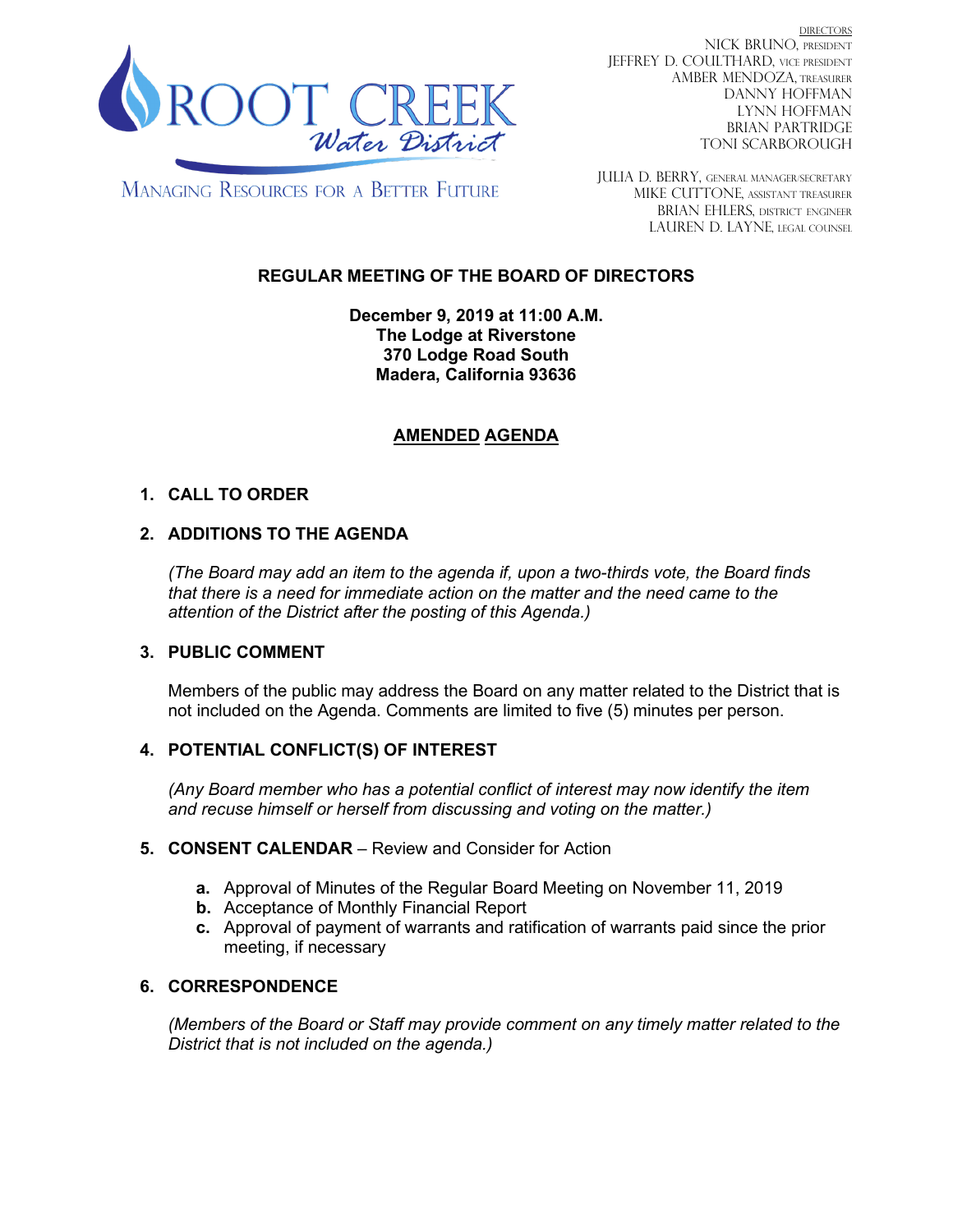### **7. CLOSED SESSION**

- **a. Conference with Legal Counsel** Pursuant to exposure to potential litigation (1 potential one case) pursuant to §54956.9(d)(2).
- **8. PUBLIC HEARING** Public hearing to review and consider adopting updated fees for the following
	- **i.** Special Assessment (per acre)
	- **ii.** Agricultural Surface Water Fee
	- **iii.** Agricultural Groundwater Recharge Fee
	- **iv.** Municipal Storm Drain Rate
	- **v.** Municipal Wastewater Rate
	- **vi.** Multi-family Wastewater Rate **vii.** Municipal Water Rates
	- **vii.** Municipal Water Rates<br>**viii.** Construction Inspection
	- **Construction Inspection Fee**

Upon conclusion of the public hearing, the Board may take action to review and consider adopting the updated fees.

**9. BOARD ACTION ITEMS** - The Board may take action on any of the following items:

#### **OLD BUSINESS**

**a. Bank Account** – Review and consider action to authorize opening an additional bank account.

## **NEW BUSINESS**

- **b. Gateway Village Phase 1 Block 1 Facilities Dedication** Review and consider action to accept the dedication of facilities.
- **c. Root Creek Water District 2020 Budget** Review and consider action to adopt a budget for the year commencing January 2020.
- **d. General Management Services Contract** Review and consider action to enter into an annual agreement for general management services.
- **e. Standard Specifications for Public Works Improvements –** Review and consider action to adopt updated District Standard Specifications for Public Works Improvements.
	- **1.** Sewer Cast Iron Manhole Frame and Cover<br>**2.** PVC Pipe T Restraints
	- **2.** PVC Pipe T Restraints
	- **3.** Ductile Iron T Restraints
	- **4.** 1-inch Service Meter Box and Installation
	- **5.** 1.5-inch Service Meter Box and Installation
	- **6.** 2-inch Service Meter Box and Installation<br>**7.** Temporary Blow-off Assembly with Restra
	- **7.** Temporary Blow-off Assembly with Restrained Joint
	- **8.** Temporary Blow-off Assembly with Concrete Thrust Restraint
	- **9.** Temporary Concrete Thrust Blocks